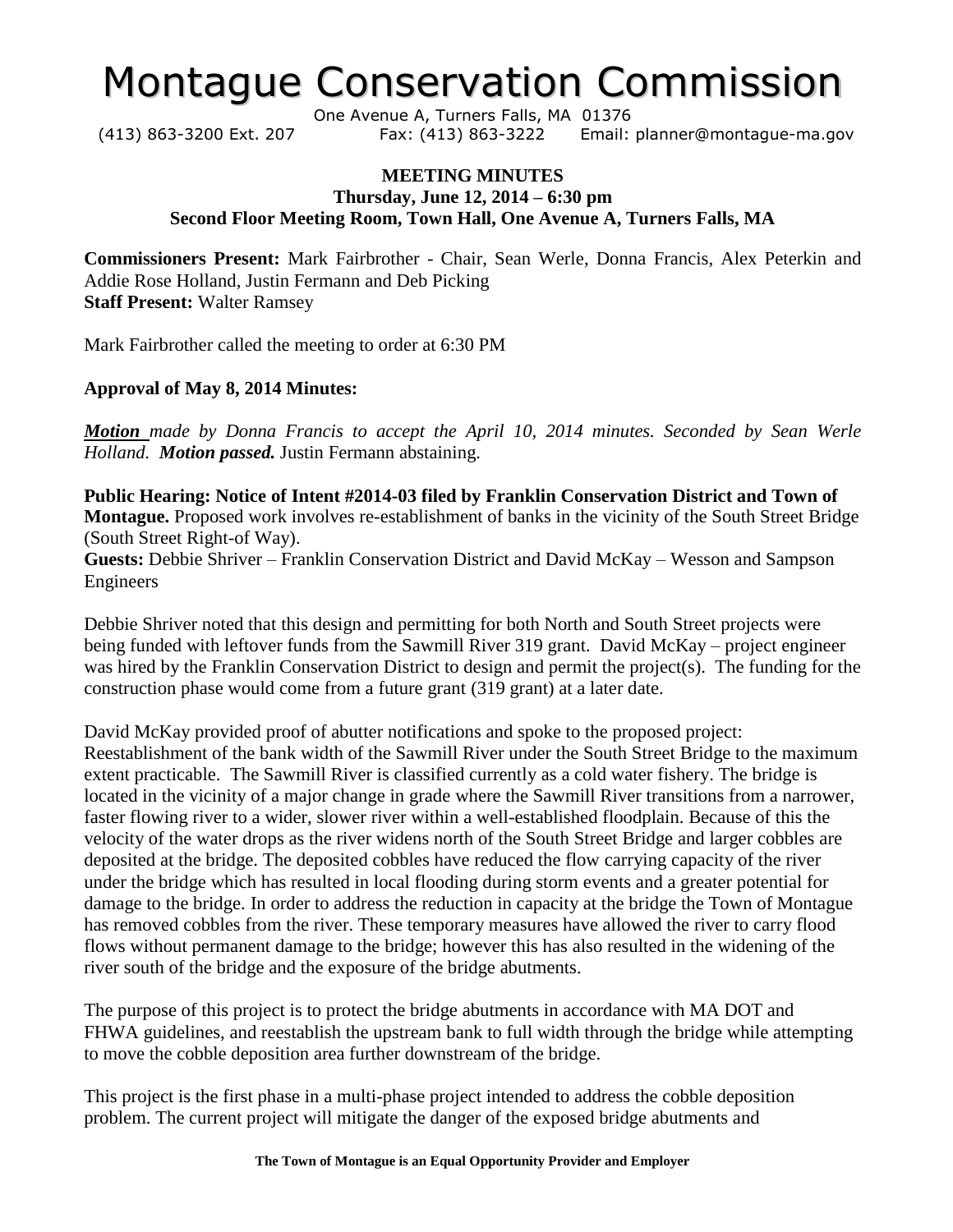attempt to relocate the cobble deposition area downstream of the bridge.

This will be accomplished by:

1. reestablishing the bank to full width in the upstream portion of the river through the bridge.

Future phases include:

- 1. replacing the bridge with a new bridge that is above the 100-year floodway elevation.
- 2. reestablish the former meander in the river upstream from South Street that
- was removed for agricultural purposes to collect cobbles before reaching the bridge. 3. the installation of flood relief culverts under South Street to reduce the constricting effect the bridge has on the floodway, and possibly increasing the slope of the channel downstream of the bridge to improve velocities.

Until these future phases are able to be completed it is anticipated that regular maintenance consisting of removing cobbles from under the bridge by hand will be required to maintain the flow carrying capacity of the river.

Sean Werle asked if the cobbles will be dealt with initially and the answer was yes. There is a regular maintenance plan as part of the filing. The Montague Highway Department will be responsible to abide by the maintenance plan.

Justin Fermann asked if rip rap and trap rock will be brought in yes. The rip rap and trap rock will be limited to the bridge itself. The committee feels this is a good solution for this project as it helps with erosion control.

Mark Fairbrother asked if the coffer dams and the membrane will help to eliminate or just minimize the water flow into the work area. According to the engineer, it is one of the best solutions out there and it will not totally eliminate water flow into the area but will significantly minimize the flow.

Addie Rose Holland asked what the vegetative toe will look like. It will be made up of two foot in diameter rounded boulders that will keep the vegetative toe embedded in the river to one foot. The area will be a packed space between the boulders with top soil and plants with wiggle shoots to provide vegetation.

Suzanne Kretzenger (abutter) asked if the project will include adjusting the river flow where it comes around the bend. At this point the sole focus is strictly around the bridge. Some future work might be done upstream and the possible entire replacement of the bridge.

The agent stressed that the maintenance plan is a very important part of this project with strict guidelines that the DPW has to follow such as the removal of cobbles only by hand no machinery use.

David McKay suggested that a maintenance plan can be included in the conditions or in the compliance; either way it has to be done. The maintenance plan will follow the Army Core specifications which includes projects like this being done in the months of July, August, and September. There is also an emergency team in place that is on call that can take care of issues when and if they arise.

David McKay has asked and received landowner access which is almost complete. There is still an enforcement order out to the Montague Highway Department. They will be doing work during low flow and will remove stone cobbles, vegetation and stabilize the bank during July 1 – September 15.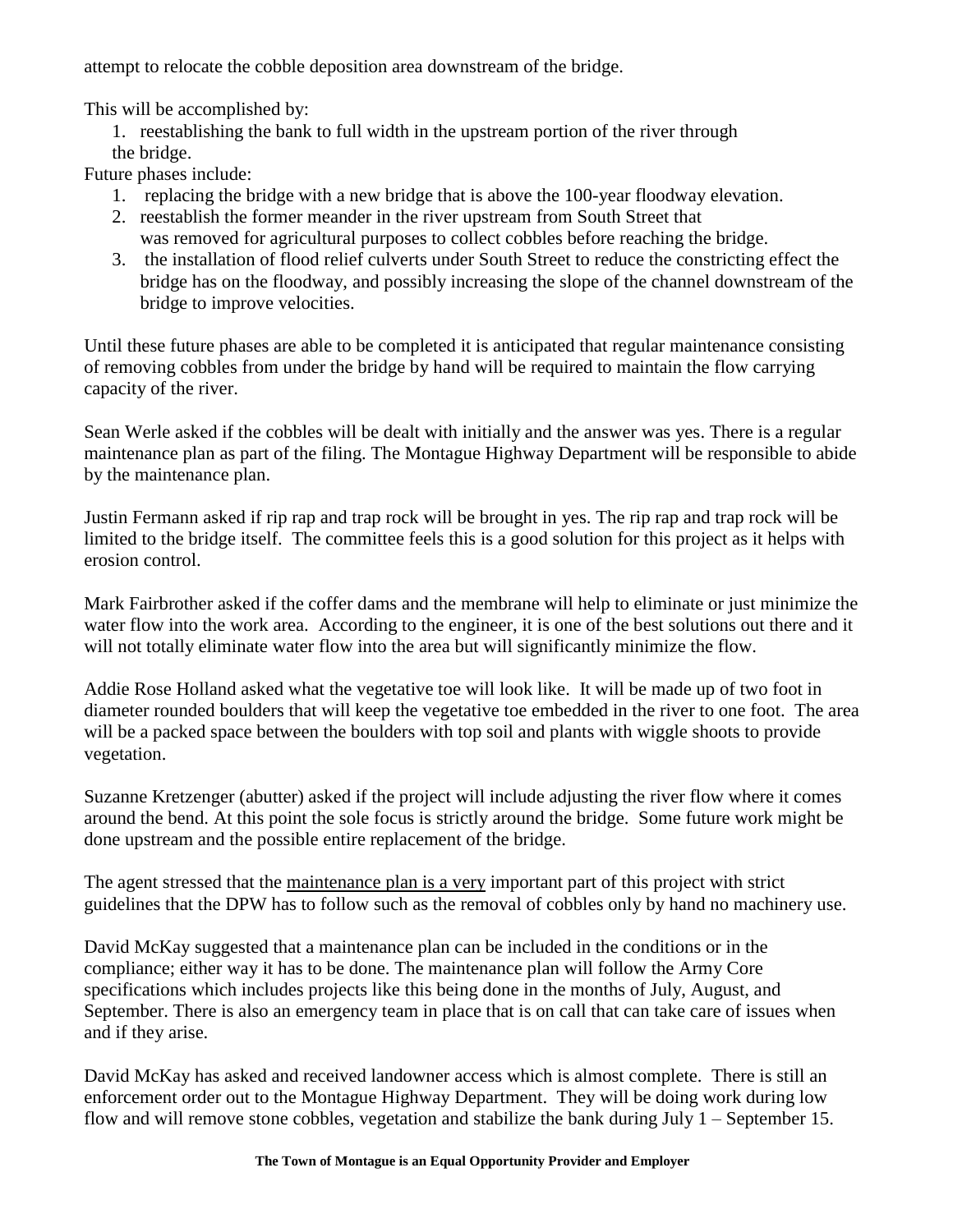Shao Jiang (abutter) –asked why other parts of the river are not being address but this section is? Debbie Shriver replied that it is due to the bridge and road conditions. It will be done piece by piece due to the funding issues and what becomes available and the timing.

The Conservation District asked that the hearing be continued for further input from Natural Heritage.

The Chair, Mark Fairbrother continued the meeting to July 17, 2014 at 6:30 PM.

**Public Hearing: Notice of Intent #2014-04 filed by Franklin Conservation District and Town of Montague.** Proposed work involves the removal of concrete debris from the Sawmill River in the vicinity of the pedestrian bridge at the Sawmill River Recreation Area (Map 192 Lot 117.1). **Guests:** Debbie Shriver – Franklin Conservation District and David McKay – Wesson and Sampson

The proposed project consists of the removal of concrete debris lying in the middle of the Sawmill River directly below the wooden bridge that carries a cart path from the end of North Street to State protected open space land. The concrete debris is the remains of a former abutment that used to stand on the bank of the Sawmill River. This debris is redirecting the flow of the river, potentially contributes to upstream flooding, and degrades the natural qualities of the stream. The use of an excavator and work by hand will be the methods used to remove the debris and keep the impact to the river to a minimum. There also will not be any refueling of machinery on site or storage of fuel. This is a limited project.

Temporary impacts to remove the concrete debris includes approximately 255 square feet of land under water to install a temporary barrier to direct flow around the work area to prevent unconfined work in the stream. The project will remove approximately 5 cubic yards of concrete debris from the stream. The banks of the stream were delineated by a wetland scientist from New England Environmental, Inc.

The disturbances noted above are all temporary disturbances required to remove the concrete debris from the river while preventing unconfined work in a flowing water body. The natural stream bottom will be stabilized prior to removing the temporary barriers to prevent erosion and downstream sedimentation.

The Conservation District asked that the hearing be continued for further input from Natural Heritage.

The Chair, Mark Fairbrother declared the meeting continued to July 17, 2014 at 6:45 PM.

**Request for Determination of Applicability #2014-02 59 Highland Avenue filed by James Dickey.** Proposed work involves the demolition of an existing house and construction of new single family house within the buffer zone of a bordering vegetated wetland. (Assessors map 52 Lot 50). **Guest:** Selene Webber – Landscape Architect

The plan is to demolish the existing house at 59 Highland Avenue, leaving the garage intact. Existing basement to be filled. New house to be constructed on slab.

Work will be done in two phases: